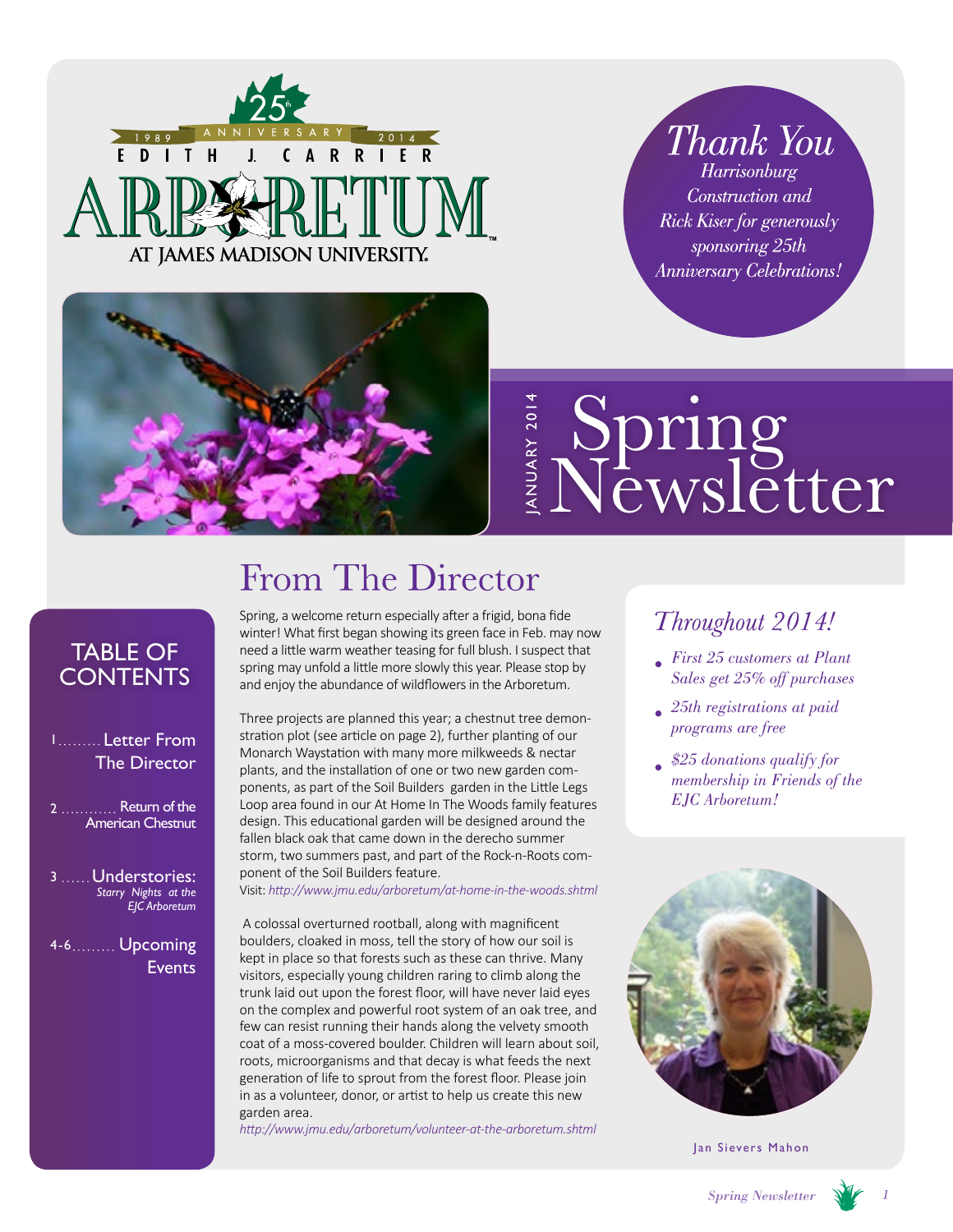# Return of the American Chestnut

merican Chestnut, *Castanea dentata*, a rapid<br>growing, native Beech Family tree once domi-<br>nated the canopy of eastern forests. Nicknamed<br>The Mighty Giant, this vigorously reproductive<br>and long-lived legacy tree grew strai growing, native Beech Family tree once dominated the canopy of eastern forests. Nicknamed The Mighty Giant, this vigorously reproductive of over 100 feet, often with little branching for the first 50 feet, making it a perfect lumber tree. In the late 19th century none could imagine what was yet to befall this prodigious mammoth.

By the late 1800s chestnut blight, a fungal pathogen, had landed in the U.S. from Asia, and it was first found in the N.Y. Bronx Zoo in 1904. By the 1950s an estimated four billion trees had died from this fungal disease. This was a significant portion of the forest-- one in four trees -- growing along the Appalachian Mountains from Maine to Georgia, and spreading west to the Ohio River Valley. The huge impact affected wildlife (turkeys, deer, squirrels and bears), farmers, who used the nuts to fatten livestock, and the heavily invested timber industry. Chestnut wood, rot-resistant like oak but much lighter, was used for fencing, telephone poles, railroad ties, home construction, flooring, plywood, shingles, piers and paper pulp. Tannins were also extracted from the bark for tanning leather. And a considerable market in U.S. towns and cities was in place selling roasted chestnuts as a delicacy in the fall and holidays. Like us, Native Americans had eaten chestnuts for ages.

It wasn't until the early 1980s that The American Chestnut Foundation (TACF), founded by scientists, declared a mission to restore the American Chestnut tree to our eastern forests. A research farm in southwestern Virginia at Meadowview was established as a breeding ground to develop blight-resistant chestnut trees, and today there are state chapters from Maine to Georgia that have developed over 300 breeding orchards with more than 120,000 chestnut trees. By 2009 TACF announced a first forest planting of the Restoration Chestnut 1.0, a potentially blight-resistant chestnut that has been and continues to be planted, tested, and evaluated in sixteen states.

The EJC Arboretum has joined this effort to help educate the public by planting a demonstration plot this spring with one-year old chestnut saplings to demonstrate and trial three chestnuts together, American Chestnut, Chinese Chestnut, and the TACF's Restoration Chestnut 1.0 -- one of many small steps towards restoring the mighty American Chestnut to its place in the forest.

*Jan Sievers Mahon*

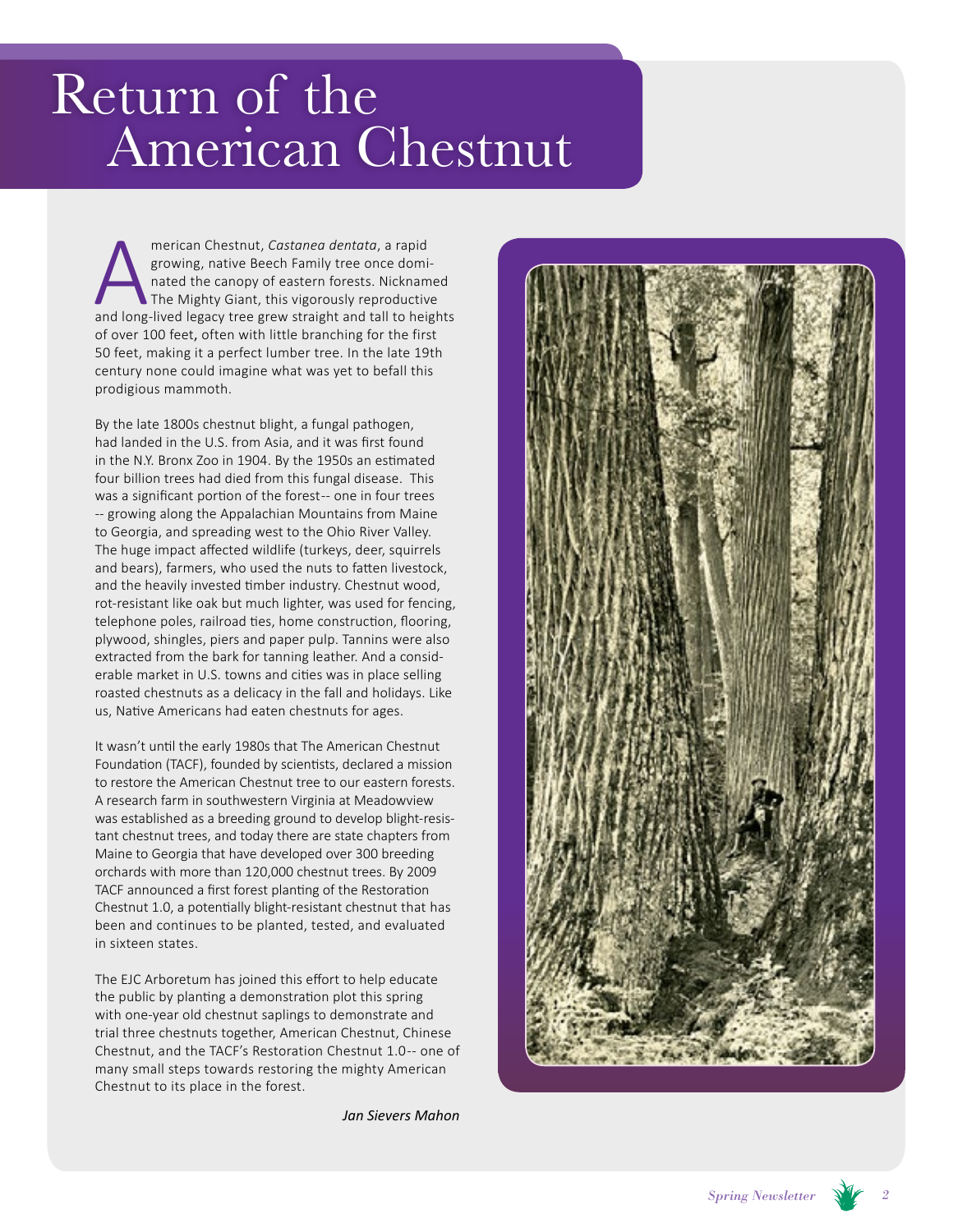## Understories

# Starry Nights at the EJC Arboretum

*The Edith J. Carrier Arboretum, a woodland sanctuary on the James Madison University campus, is a public urban garden and forested greenspace that preserves native plants species, provides opportunities for research, and promotes knowledge of the botanical and natural world for people of all ages.*

Mat is it about the night sky that captures our imaginations? For eons of time, humans have studied the skies, trying to understand the mysteries of the cosmos. What's out there waiting to be discovered, and what drives us imaginations? For eons of time, humans have studied the skies, trying to understand the mysteries of the cosmos. What's out there the limits of space exploration? If we stand gazing upward at night through leafless tree branches that reach into the darkness above us, what is it that we would hope to see?

Myths of Grecian gods and creatures define constellations and assign them recognizable forms. Legends exist of ancient mariners using celestial navigation for crossing unknown oceans by charting stars, the moon, and planets. Constellation formations have guided humans on ancient treks. American history records in the folk song "Follow the Drinking Gourd," about a constellation we know as the Big Dipper that was sung as a laborer's song among slaves to share a route of escape. A nursery rhyme song for young children expresses the universal human curiosity and wonderment of gazing into the night sky and seeing twinkling stars.

For many of us being able to look heavenward and enjoy a blanket of stars cloaking the vast black expanse has never happened or is at best a memory. Everywhere human activity occurs at night, skies are saturated with artificial lighting, and the beauty of dark skies is lost. Night lighting is so pervasive most people have never enjoyed a true dark sky. That can change! In partnership with the John C. Wells Planetarium at JMU, the EJC Arboretum invites friends and star gazers to the first annual Starry Nights Harrisonburg. Enjoy a program that includes a dark sky guided tour and poetry reading in the moonlight, late night, Friday March 28! Come to the arboretum and follow a guide leading the way through winding paths with stars and a waning crescent moon lighting the forests.

*Gail Turnbull*



Photo by Ryan Ripley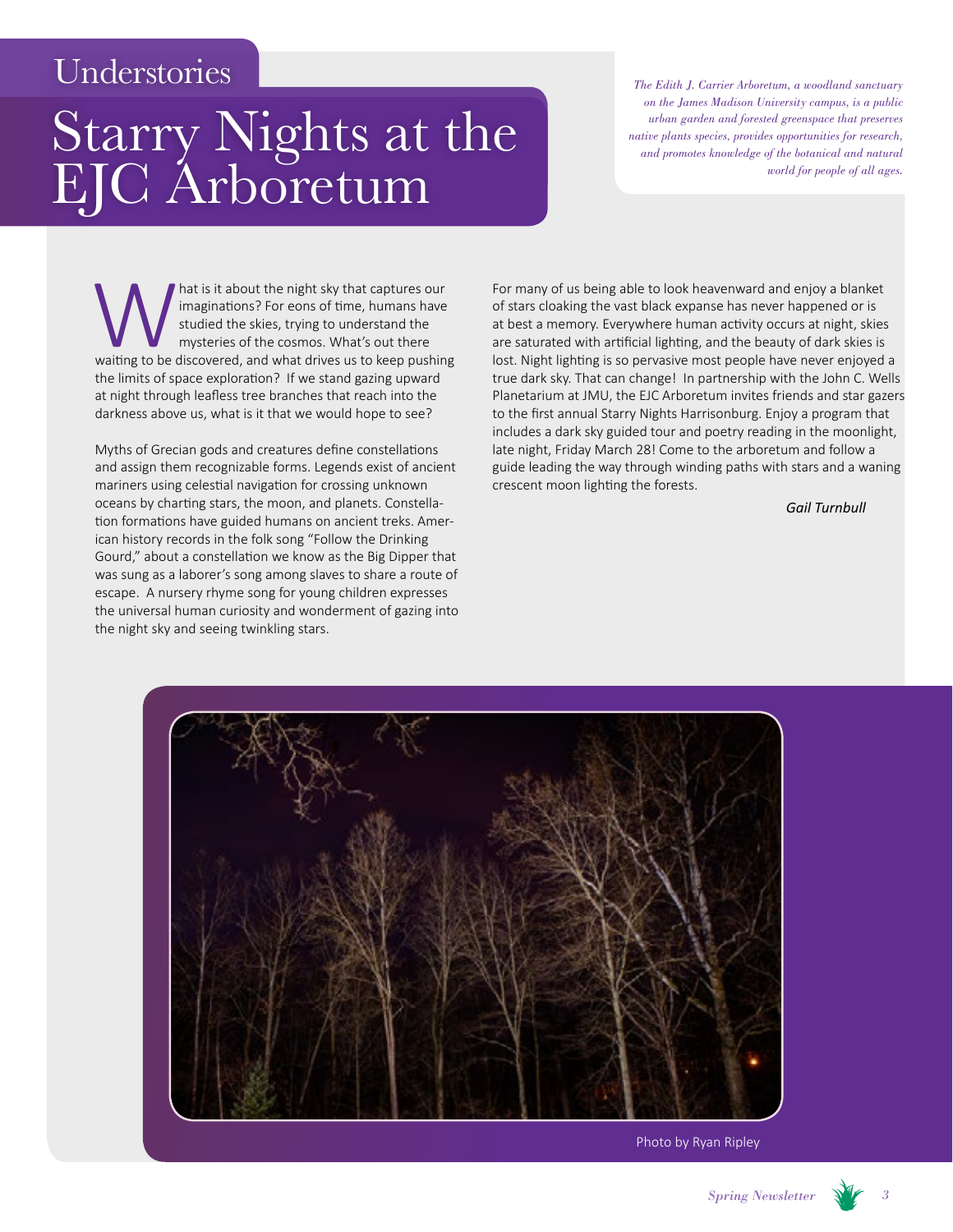# Upcoming Events

For more information or to make reservations for events, go to the EJC Arboretum (www.jmu.edu/arboretum) or contact us at 540-568-3194. Note that within selected calendar items there is a link to more information and to the registration page for the event. Also, a complete listing of all events scheduled for the next 12 months can be found at the website's Calendar of Events.

**March 25, 26, 27, 2014, Spring Children's Art Workshop** *4:00 to 6:00 pm*, in the \*FPEC. The Tues, Wed, and Thurs workshop offers children's education on plant identification as well as basic botanical drawing, all materials included in a \$35 cover charge. Advance online registration needed.

**March 26, 2014, Birding Workshop** 

*Wednesday, noon-1:30 pm In the \*FPEC*, in partnership with the Rockingham Bird Club, an avifauna notable and photographer of Blue Ridge and Shenandoah Valley avian species Diane Lepkowski, lectures on songbirds to raptors, giving a free annual spring lecture and forum discussion in the \*FPEC, noon to 1:30 pm, This workshop partners with guided birding trail walks in April or May.

#### **March 28, 2014, Starry Nights Harrisonburg**

8:00 pm, starts at the \*FPEC. Friday night dark sky guided tours with the Arboretum Director and Master Naturalists. Talk on night wildlife; workshop on night photography and poetry reading under the stars and star-gazing. For info: *http://jmu.edu/planetarium/starrynightsharrisonburg-page.shtml*

#### **April, 2 & 9, 2014, Wildflower Walks**

*Wednesdays at 10:00 am*, Arboretum Exploration Series Tours with the Arboretum Director, enjoying over 50 varieties on exhibit at the EJC Arboretum. Walks meet at the Pavilion. No advance registration.

#### **April 5, 2014, Guided Bird Walk**

*Saturday, 8:00 a.m.*, in the Pavilion. Led by a birding expert, Greg Moyer, in partnership with the Rockingham Bird Club.

#### **April 6, 2014, A Latte' Jive, Alzheimer's Benefit**

**5K Run and Concert** *Sunday, 1:00-3:00 p.m.*, Sigma Kappa sponsors an annual 5k benefit for the Central and Western Virginia Chapter of the American Alzheimer's Association, on the arboretum grounds, "A Walk You'll Remember!" with live music at the 5k conclusion, and runners cool down and enjoy coffee, decaf, tea, and water served free compliments JMU Catering. Automatic rain date April 7 announcement to post on Sigma Kappa website: *jmu.sigmakappa.org*

#### **April 12, 2014, Monarchs and Math Workshop**

*Saturday, 10:00 am*. In the \*FPEC. Free workshop about how Math Matrixes help entemologists study migratory Monarch populations. Register online at the arboretum website.

#### **April 12, 2014, Easter Egg Hunt**

2014

*Saturday, 11:00 am*. Egg hunt will start in the Pavilion, for young children with the Theta Nu Chapter of Zeta Phi Beta, Saturday, per-registration required. Contact the Executive Board of the Theta Nu Chapter to register your child. Cost per child information available at registration at Theta Nu website 30 days before event date.



#### **April 18 & 19, 2014, Arbor Day Trees and Native**

**Plant Sale** *Friday and Saturday, 9:00 am - 3:00 pm* \*FPEC. In the prime time of spring, the Arboretum offers a wide selection of wildflowers, contrasting foliage plants like native ferns, with unusual shrubs and trees. To honor those who educate youth, all city and county public school teachers receive 15% off tree purchases presenting a school ID! And/or, on Saturday, the first 25 customers purchasing at the cashier table receive a 25% discount honoring the 25th Anniversary.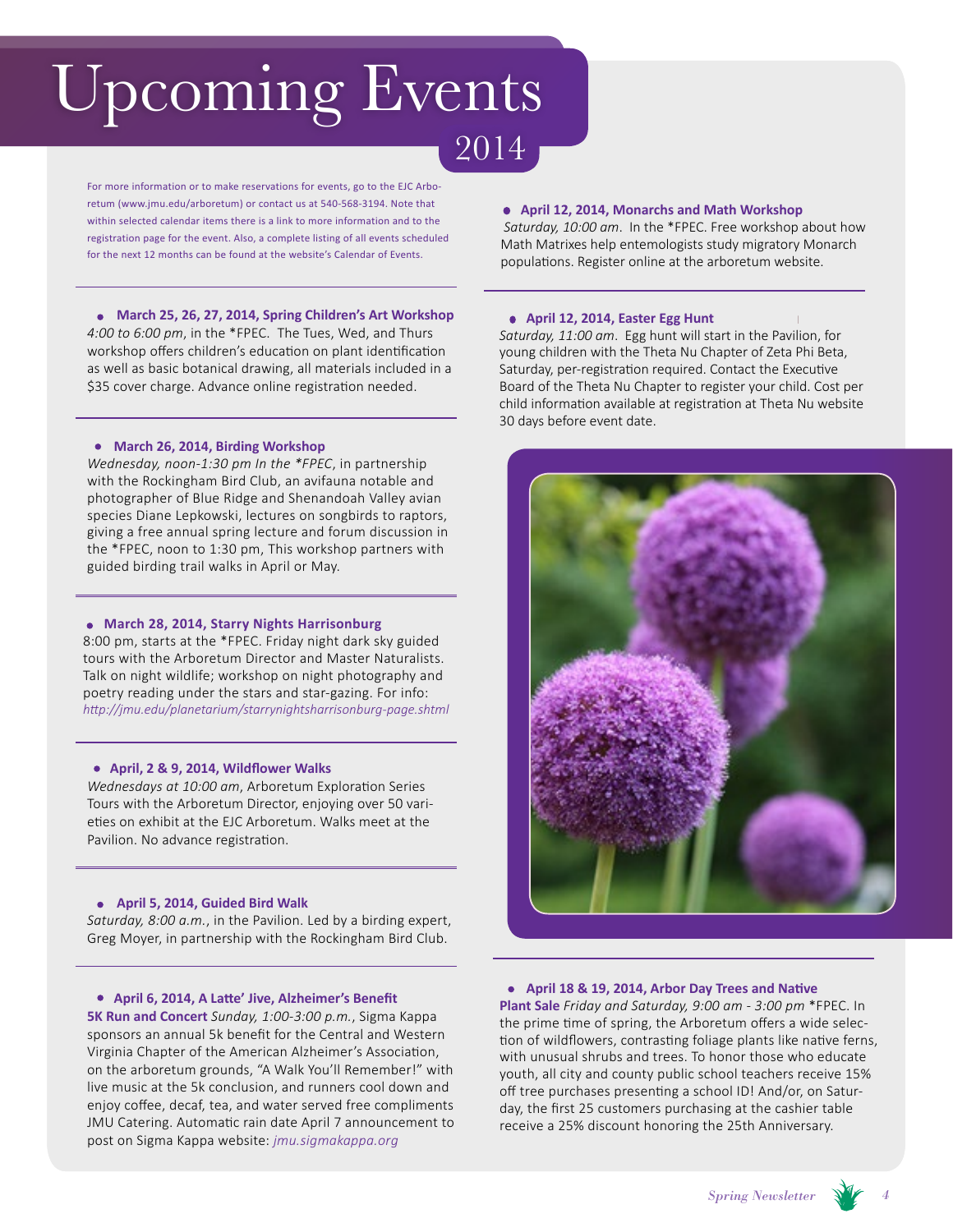### *...continued*

# Upcoming Events 2014

#### **April 20, 2014, Easter Sunrise Service**

*Sunday 6:00 am to noon*, at the arboretum on the main lawn. JMU RISE hosts the annual inter-denominational Easter Sunrise Worship Service.

**April 20, 2014, Campus Cookies Easter Egg Hunt for JMU** 

**Students** *Sunday 1-4:00 pm.*, Sponsored by the Office of Residence Life, JAC card required, JMU students with JAC cards search for hidden Easter eggs holding valuable coupons and discounts to area merchants and a free cookie from Campus Cookies!

#### **April 25, 2014, Virginia Arbor Day Public School Gift Tree Planting Ceremony** Smithland Elementary school students, faculty, staff and parents gather for an Arbor Day observation and ceremony, to plant a tree at their school and learn about the value of greening Harrisonburg's public school campuses, as the EJC Arboretum grows into its' community. 2014, A new public school hosts this event each year. (Schools can apply to be selected for a tree planting ceremony by emailing the Education Coordinator on the arboretum website Contact Us page.)



## **April 25, 2014, Arbor Day in Virginia**

*Friday 1:00 pm*, event is the Virginia Native Trees Tour, with the Arboretum Director, at 1:00 pm meets at the \*FPEC.

**April 30, 2013, Tour Celebrating Historic Garden Week** *Wednesday 1:00 pm*, the EJC Arboretum celebrates with a tour starting at the \*FPEC. Arboretum grounds are open free to public, dawn to dusk. Tours will be led by Jan Sievers Mahon, Arboretum Director and will focus on the arboretum's bulb collection, wildflowers and flowering shrubs and trees. Tours will start at the Frances Plecker Education Center. Preregistration is not needed.

### **April 21 to October 31, 2014, Walk-Up Plant Sale**

*Beginning in mid-April*, and projected to continue until the first hard frost in the region which will be about mid-October. Shop from a selection of usually currently in bloom natives, exotics and cultivars perennials, shrubs, and trees at the \*FPEC.

**April 21 to October 15, 2014, Private Greenhouse Shopping by Appointment** *Beginning in mid-April*, and projected to continue until the first hard frost in the region which will be about mid-October. Shop from the entire greenhouse inventory of natives, exotics and perennials, shrubs, and trees, by advance appointment only, with \$50 minimum purchase required. Call (540) 568-3194, or visit the arboretum website to schedule the appointment.

#### **April 22, 2014, Earth Day Wildflower Walk**

*Tuesday 10:00 am \*FPEC,* The Director leads a walk highlighting the environmental benefits the arboretum provides its community.

**April 26, 2014, Wildflower Walk with The Virginia Native Plant Society** *Saturday, 10:00 am*, A VNPS docent tour guide and wildflower aficionado, leades this tour starting in the \*FPEC.

**May, 2014, Annual Spring Notable Wildflowers Field** 

**Trip,** date and destination to be announced online each spring to a new wild regional location, dress for an expedition to view wildflower species in their natural setting with a Virginia Native Plant Society Member, Arboretum Board Member, or Arboretum Director or as guide. Register in advance. Participants meet at destination. For details call at (540) 568-3194.

> *\*FPEC is the Frances Plecker Education Center, found on the grounds of the Edith J. Carrier Arboretum at 780 University Boulevard, Harrisonburg, VA 22807*